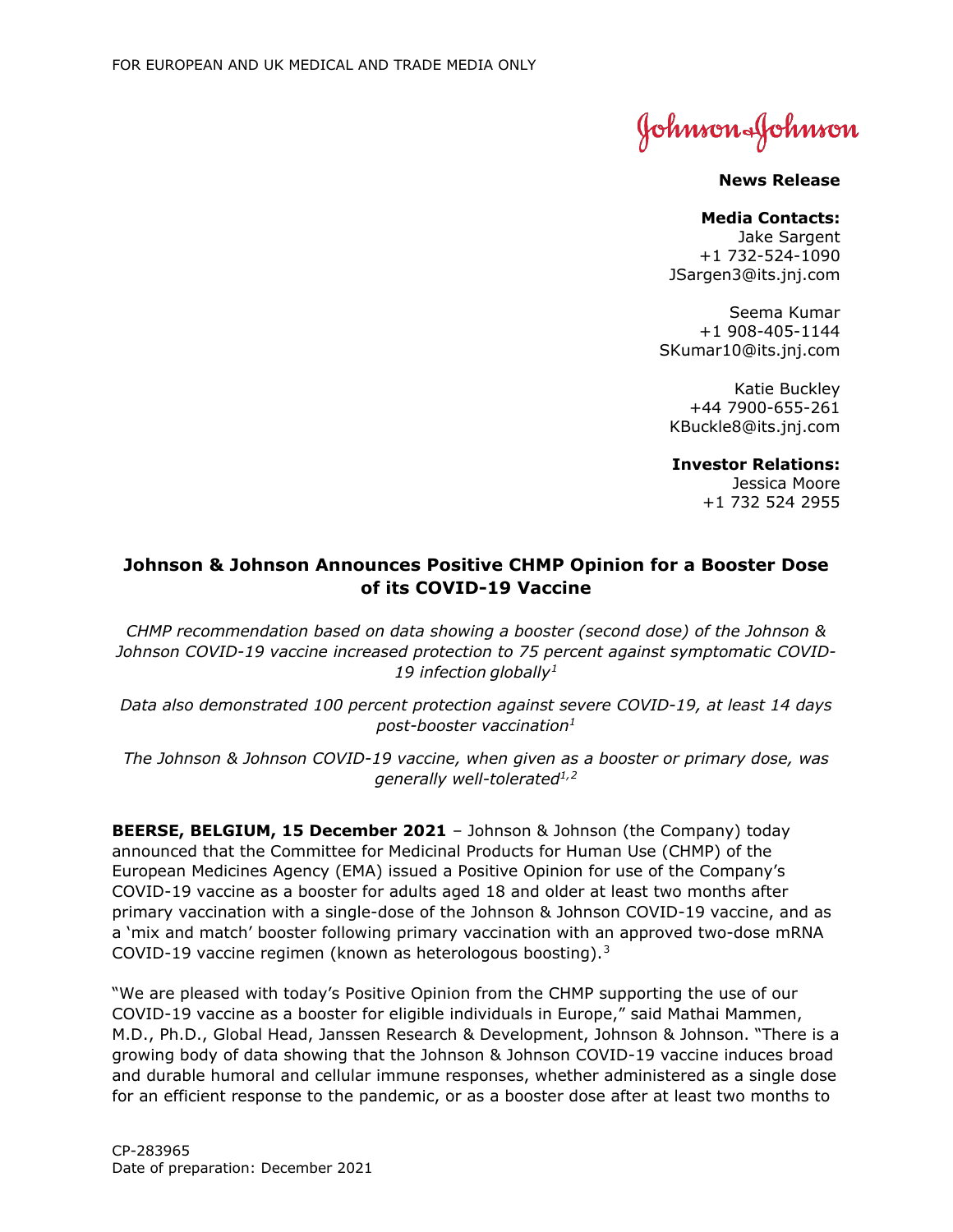strengthen protection against symptomatic COVID-19. Cellular immune responses are showing potential to be important for both breadth of protection and durability."

The CHMP Opinion was based on a comprehensive data package that included results from the Phase 3 ENSEMBLE 2 study, which found a booster of the Johnson & Johnson COVID-19 vaccine given two months after the primary dose provided 75 percent protection against symptomatic (moderate to severe) COVID-19 globally (CI, 55%-87%) and 94 percent protection against symptomatic (moderate to severe) COVID-19 in the U.S. (CI, 59%- 100%)[.1](#page-0-0) It also demonstrated 100 percent protection against severe COVID-19, at least 14 days post-booster vaccination (CI,  $33\% - 100\%$ ).<sup>1</sup> The vaccine, when given as a booster or primary dose, was generally well-tolerated, with no new safety signals observed in the twodose ENSEMBLE 2 trial compared with single-dose studies. $1,4,5$  $1,4,5$  $1,4,5$ 

Also included in the data package reviewed by the CHMP were results from multiple realworld evidence (RWE) studies, including the Company's previously announced RWE study that demonstrated similar estimates of single-dose vaccine effectiveness as observed in our randomised clinical trials.<sup>[6](#page-3-5)</sup> The effectiveness estimates remained stable with no evidence of reduced effectiveness over time before the Delta variant emerged and after it became the dominant strain in the U.S. from March through August (sequencing data were not available for analysis). $1,7$  $1,7$ 

<span id="page-1-0"></span>The CHMP recommendation is supported by latest data for heterologous boosting with the Johnson & Johnson COVID-19 vaccine.<sup>8[,10](#page-1-1)</sup> Interim data from the National Institute of Allergy and Infectious Disease (NIAID) "MixNMatch" study demonstrated that a booster of the Johnson & Johnson COVID-19 vaccine increases immune response regardless of a person's primary vaccination.[8](#page-3-7) A second study by the Beth Israel Deaconess Medical Center (BIDMC), including a subset of participants from the Janssen-sponsored COV2008 study, $9$ demonstrated the potential benefits of heterologous boosting: a booster dose of the Johnson & Johnson vaccine administered at six months after a two-dose primary regimen of the Pfizer/BioNTech vaccine, increased both antibody and T-cell responses.<sup>[10](#page-3-9)</sup> In these participants, antibodies continued to increase for at least four weeks whereas in individuals who received a homologous boost with the BNT162b2 vaccine, antibodies declined from week two to week four post-boost, resulting in similar antibody levels in both groups.<sup>10</sup>

The Company's single-dose COVID-19 vaccine, developed by its Janssen Pharmaceutical Companies of Johnson & Johnson, received an Emergency Use Authorization in the United States on 27 February 2021 $11$  and Conditional Marketing Authorisation (CMA) by the European Commission on 11 March.<sup>[12](#page-3-11)</sup> On 21 October 2021, the U.S. Centers for Disease Control and Prevention (CDC) Advisory Committee on Immunization Practices (ACIP) authorised for emergency use a booster dose of the Johnson & Johnson COVID-19 vaccine for adults aged 18 and older.<sup>[13](#page-3-12)</sup> On 9 December 2021, the Strategic Advisory Group of Experts (SAGE) on Immunization for the World Health Organization (WHO) supported the use of the Johnson & Johnson COVID-19 vaccine as a heterologous booster dose in persons aged 18 years and above. $14$ 

For more information on the Company's multi-pronged approach to helping combat the pandemic, visit: https://www.janssen.com/emea/our-focus/infectious-diseasesvaccines/respiratory-infections/covid-19.

<span id="page-1-1"></span>###

# **Authorised use**

The Janssen COVID-19 vaccine has been granted Conditional Marketing Authorisation in the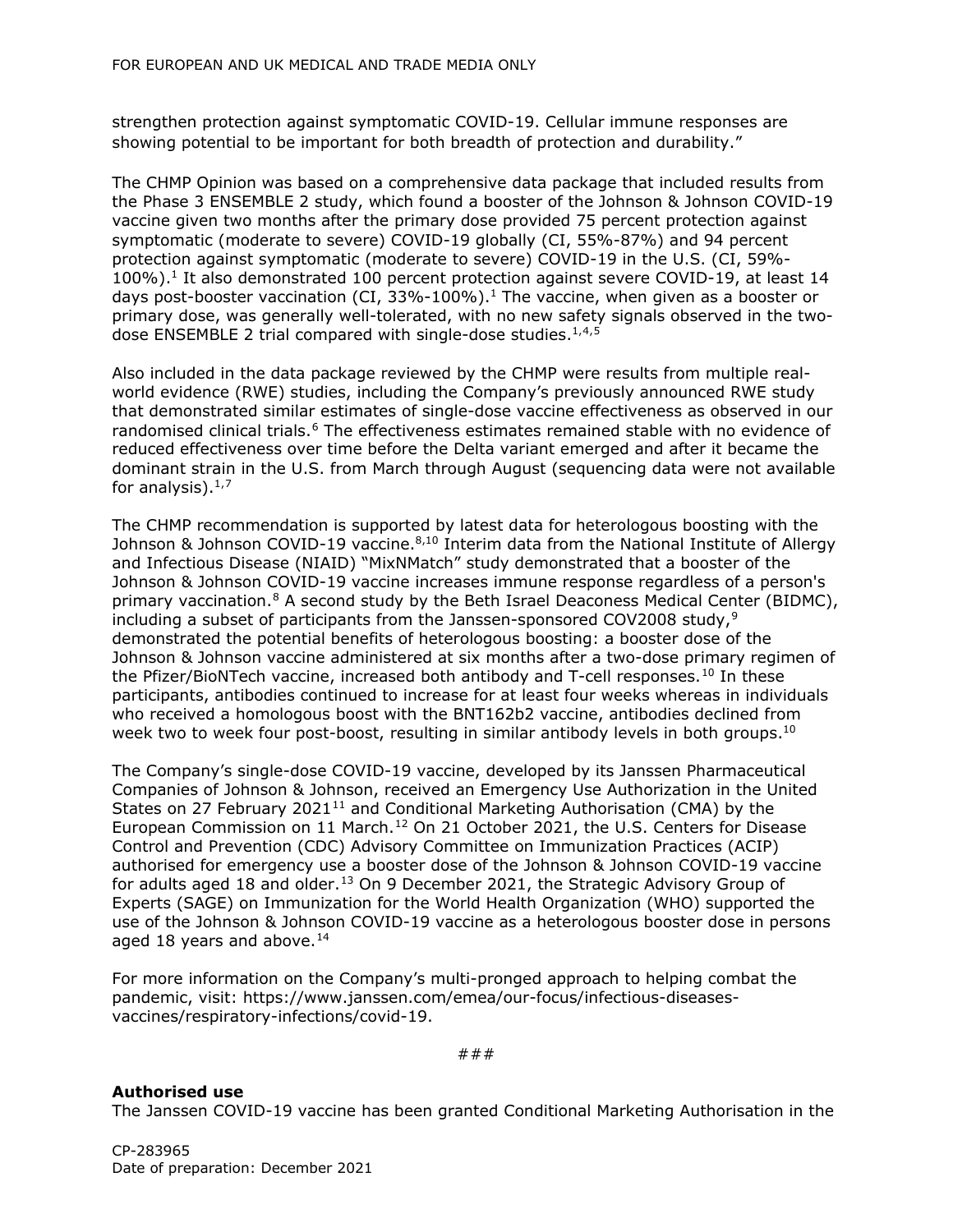EU for active immunisation to prevent coronavirus disease 2019 (COVID-19) caused by severe acute respiratory syndrome coronavirus 2 (SARS-CoV-2) in individuals 18 years of age and older.<sup>[15](#page-3-14)</sup>

For more information, the EMA Summary of Product Characteristics is available at: www.ema.europa.eu/en/documents/product-information/covid-19-vaccine-janssen-eparproduct-information\_en.pdf.

## **About Johnson & Johnson**

At Johnson & Johnson, we believe good health is the foundation of vibrant lives, thriving communities and forward progress. That's why for more than 130 years, we have aimed to keep people well at every age and every stage of life. Today, as the world's largest and most broadly-based healthcare company, we are committed to using our reach and size for good. We strive to improve access and affordability, create healthier communities, and put a healthy mind, body and environment within reach of everyone, everywhere. We are blending our heart, science and ingenuity to profoundly change the trajectory of health for humanity. Learn more at www.janssen.com/emea. Follow us at @JanssenEMEA.

### **About the Janssen Pharmaceutical Companies of Johnson & Johnson**

At Janssen, we're creating a future where disease is a thing of the past. We're the Pharmaceutical Companies of Johnson & Johnson, working tirelessly to make that future a reality for patients everywhere by fighting sickness with science, improving access with ingenuity, and healing hopelessness with heart. We focus on areas of medicine where we can make the biggest difference: Cardiovascular & Metabolism, Immunology, Infectious Diseases & Vaccines, Neuroscience, Oncology, and Pulmonary Hypertension. Learn more at www.janssen.com/emea. Follow us at @JanssenEMEA.

## *Cautions Concerning Forward-Looking Statements*

This press release contains "forward-looking statements" as defined in the Private Securities Litigation Reform Act of 1995 regarding development, manufacture and distribution of the Johnson & Johnson COVID-19 vaccine. The reader is cautioned not to rely on these forwardlooking statements. These statements are based on current expectations of future events. If underlying assumptions prove inaccurate or known or unknown risks or uncertainties materialize, actual results could vary materially from the expectations and projections of the Janssen Pharmaceutical Companies, and/or Johnson & Johnson. Risks and uncertainties include, but are not limited to: challenges and uncertainties inherent in product research and development, including the uncertainty of clinical success and of obtaining regulatory approvals; uncertainty of commercial success; manufacturing difficulties and delays; competition, including technological advances, new products and patents attained by competitors; challenges to patents; product efficacy or safety concerns resulting in product recalls or regulatory action; changes in behaviour and spending patterns of purchasers of health care products and services; changes to applicable laws and regulations, including global health care reforms; and trends toward health care cost containment. A further list and descriptions of these risks, uncertainties and other factors can be found in Johnson & Johnson's Annual Report on Form 10-K for the fiscal year ended January 3, 2021, including in the sections captioned "Cautionary Note Regarding Forward-Looking Statements" and "Item 1A. Risk Factors," and in the company's most recently filed Quarterly Report on Form 10-Q, and the company's subsequent filings with the Securities and Exchange Commission. Copies of these filings are available online at www.sec.gov, www.jnj.com or on request from Johnson & Johnson. None of the Janssen Pharmaceutical Companies nor Johnson & Johnson undertakes to update any forward-looking statement as a result of new information or future events or developments.